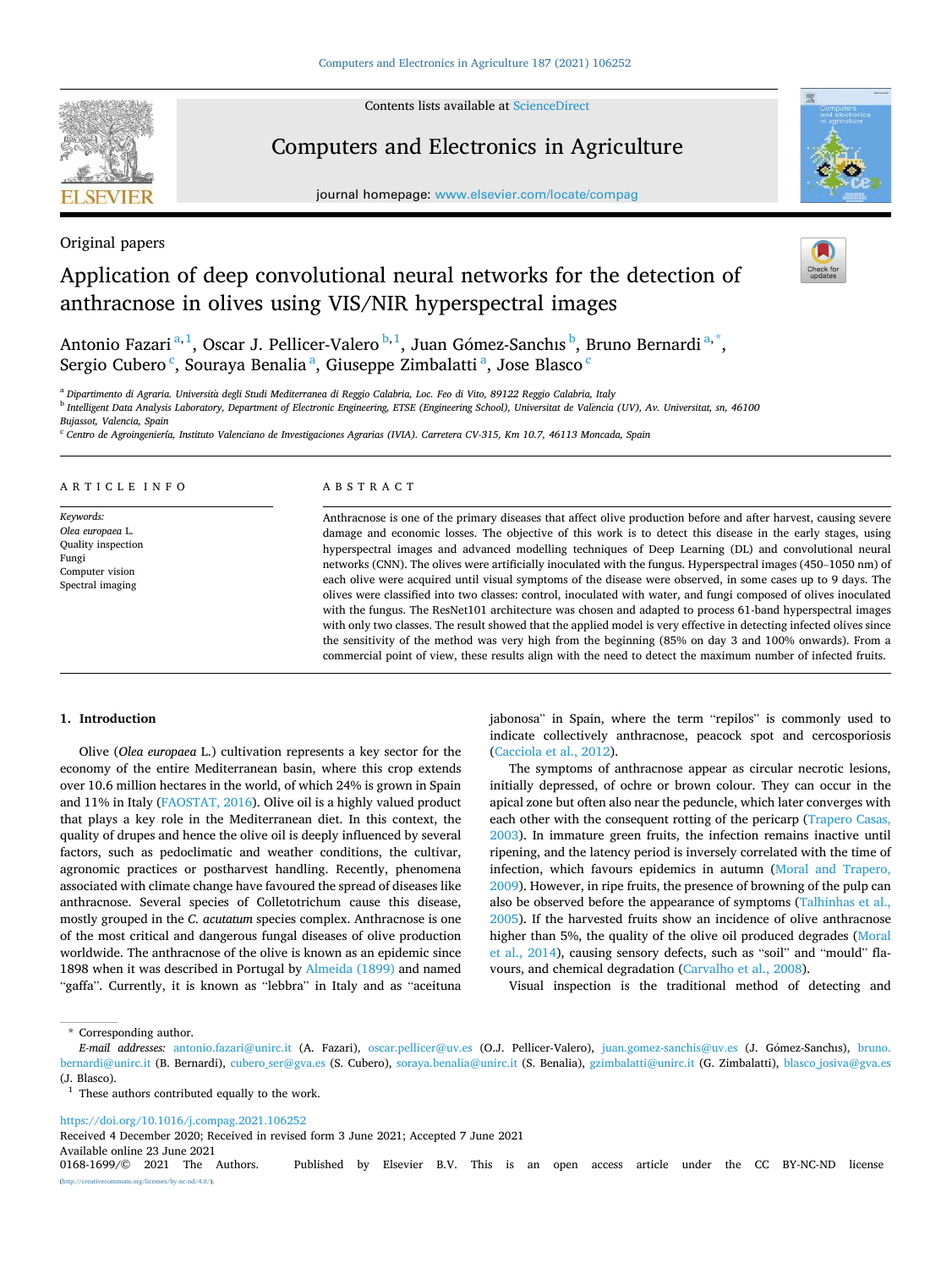identifying diseases in the field, but it requires extensive experience. Currently, there are techniques to detect pathogen-specific antigens or oligonucleotides, such as immunoassays (e.g., enzyme-linked immunosorbent assay, ELISA), polymerase chain reaction (PCR) or ribonucleic acid (RNA) sequencing. But these methods are expensive, timeconsuming, and require highly trained human resources. In addition, they are not repeatable as they are performed on representative samples that cannot guarantee the quality of the entire batch, leading to inaccurate quality assessment. Artificial vision systems have been developed in recent years as an alternative to traditional postharvest visual inspection ([Cubero et al., 2011\)](#page-7-0), including the inspection of table olives ([Díaz et al., 2000, 2004](#page-7-0)). No imaging techniques have been addressed to date to detect symptoms of anthracnose in olives. The only automated sensor reported has been an artificial nose to detect odour compounds in olive oil-related to diseased olives during the producing process. Among the imaging techniques, hyperspectral imaging is one of the most widely used and promising as a non-destructive postharvest inspection method ([Lorente et al., 2012\)](#page-7-0), especially when combined with machine learning techniques ([Munera et al., 2021\)](#page-7-0).

Standard vision systems for fruit sorting are typically based on colour images. Therefore, they cannot get information on the external or internal composition of the products or detect some defects or alterations whose colour is close to the colour of the sound skin, but that involve chemical changes in the skin. In this regard, hyperspectral imaging systems allow detecting diseases in early stages or even when they are still invisible to the human eye (Gómez-Sanchis et al., 2014). The causative agents of anthracnose in tea leaves were studied by [Yuan et al.](#page-8-0)  [\(2019\)](#page-8-0) using this technology. They distinguished healthy tea leaves from infected ones using three bands (542, 686, and 754 nm) that characterised the infected leaves. [Yeh et al. \(2016\)](#page-8-0) demonstrated that the different stages of infection of strawberry foliar anthracnose caused by *Colletotrichum gloeosporioides* could be identified by analysing hyperspectral images using four wavelengths (551, 706, 750 and 914 nm). [Sun et al. \(2015\)](#page-8-0), in a study related to the growth and discrimination of *Botrytis cinerea*, *Rhizopus stolonifer* and *Colletotrichum acutatum*  through hyperspectral images, identified three absorption peaks corresponding to 560 nm, 770 nm and 970 nm. They found changes related to the spectral values of *C. acutatum* from 24 h to 36 h of growth. The changes followed the development of the fungi, so the data obtained could be helpful to predict the presence of *C. acutatum* using hyperspectral imaging. [Lu et al. \(2017\)](#page-7-0) investigated the feasibility of detecting anthracnose crown rot in strawberry in its initial stage under field conditions using spectroscopy. The results showed that the reflectance was higher in infected leaves than in healthy and asymptomatic leaves, particularly in the ranges of 400 to 520 nm and 580 to 697 nm. However, they noted that this trend reversed from 520 to 580 nm.

One of the hyperspectral image problems is the enormous amount of data it generates (Gómez-Sanchis et al., 2013). Therefore, powerful feature extraction methods are required to obtain accurate information. Recently, techniques based on Deep Learning (DL) and convolutional neural networks (CNN) have emerged as a powerful tool to process large amounts of data. The study of neural networks originally began in the 1940s [\(McCulloch and Pitts, 1943\)](#page-7-0), and [Fukushima \(1980\) and LeCun](#page-7-0)  [et al. \(1989\)](#page-7-0) introduced the first CNNs. Deep CNNs (DCNNs) are flexible algorithms that have already been used successfully in fresh fruit inspection problems ([Ashraf et al., 2019; Steinbrener et al., 2019](#page-7-0)). [Sla](#page-8-0)[dojevic et al. \(2016\)](#page-8-0) proposed a model to detect different types of diseased peach, cherry, pear, apple, and vine leaves using CNN, achieving an accuracy between 91% and 98%. A similar model was used by [Fan et al. \(2020\)](#page-7-0) to detect defective apples in-line with a success of 92%, and [Chen et al. \(2021\)](#page-7-0) to detect defective oranges with a 93.6% success. [Nasiri et al. \(2019\)](#page-7-0) used a DCNN constructed from a VGG-16 architecture to classify date fruit into four classes, including defective dates, with success based on accuracy, precision, specificity and sensitivity between 96 and 99%. Using DCNN, [Mohanty et al. \(2016\)](#page-7-0), used a public data set of 54,306 images of 14 crops and 26 diseases to develop a

method for detecting plant diseases, reaching an accuracy between 98% and 99%. [Wallelign et al. \(2018\)](#page-8-0) designed a model to identify soybean plant diseases, achieving 99% accuracy. [Ferentinos \(2018\)](#page-7-0), used a data set of 25 different plants and 58 diseases, reaching a precision of 99.5%. This work focuses on the early detection of anthracnose in olives using visible (VIS) and near-infrared (NIR) hyperspectral images, combined with DL and CNN techniques. [Xiao et al. \(2021\)](#page-8-0) used a CNN ResNet50 model with 20 epochs for 1306 feature images to discriminate among various diseases in strawberry plants, including anthracnose. Based on the ability of hyperspectral imaging systems to obtain information about the non-visible properties of the fruit skin, the objective was to detect the infection of *C. gloeosporioides* (anthracnose) in olives in the earliest possible stages, using both visible (VIS) and near-infrared (NIR) hyperspectral imaging combined with DL and CNN techniques.

#### **2. Materials and methods**

## *2.1. Olive inoculation*

A total of 250 olives free of external defects were used for this experiment, of which 80% were inoculated with *C. acutatum.* The remaining 20% were inoculated with water as a control to know if the injury caused by the inoculation process had any effect in the results of detection of the anthracnose ([Lorente et al., 2015](#page-7-0)). The fungus was isolated from rotten olives harvested in Calabria, southern Italy. The fungus *C. acutatum* was identified according to the methodology described by [Schena et al. \(2014\).](#page-7-0) To produce the inoculum, a purified conidia suspension of the pathogen was plated on potato dextrose agar (PDA) (Sigma-Aldrich, MI, USA) and incubated at 25 ◦C for 7–10 days. Later, to prepare the inoculum, the grown conidia of *C. acutatum* were harvested with a spatula, suspended in sterile distilled water, filtered through a double layer of sterile muslin cloth, and mixed evenly. The conidia concentration was determined using a hemocytometer chamber and diluted to obtain stock solutions containing 105 conidia/ml ([Pan](#page-7-0)[gallo et al., 2017\)](#page-7-0).

Olives cv. 'Carolea', were collected in a commercial farm located in Reggio Calabria, in southern Italy. The samples were cleaned by immersing them in a 2% sodium hypochlorite solution for approximately 2 min. They were then rinsed with water and allowed to dry. The drupes were wounded (2 mm wide and 2 mm deep) with a needle in their equatorial region and subsequently inoculated with 10 µl of the suspension described above. The inoculated drupes were kept at room temperature (20–22 ◦C) and 100% relative humidity in closed plastic containers.

## *2.2. Image acquisition and dataset*

The hyperspectral imaging system consisted of an industrial camera (CoolSNAP ES, Photometrics, AZ, USA) coupled to two liquid crystal tunable filters (LCTF) (Varispec VIS-07 and NIR-07, Cambridge Research & Instrumentation, Inc., MA, USA). The camera was configured to acquire images with 1392  $\times$  1040 pixels with a spatial resolution of 0.14 mm/pixel. The working spectral range was defined between 450 nm and 1050 nm, capturing images every 10 nm. Thus, hypercubes with 61 images were captured.

An advantage of using LCTF is that the exposure time can be set independently for each band. Therefore, to optimise the dynamic range of the camera and correct the spectral sensitivity of the different elements of the system (lamps, filters and camera), the integration time was established for each band in a manner. This time was determined so that 90% of the average reflectance of a standard white reference (Spectralon 99%, Labsphere, Inc, NH, USA) was obtained for each band. Diffuse lighting was provided by 12 halogen bulbs (37 W) (Eurostar IR Halogen MR16. Ushio America, Inc., CA, USA) supplied with direct current (12 V) and arranged equidistant from each other within a hemispherical diffuser of aluminium.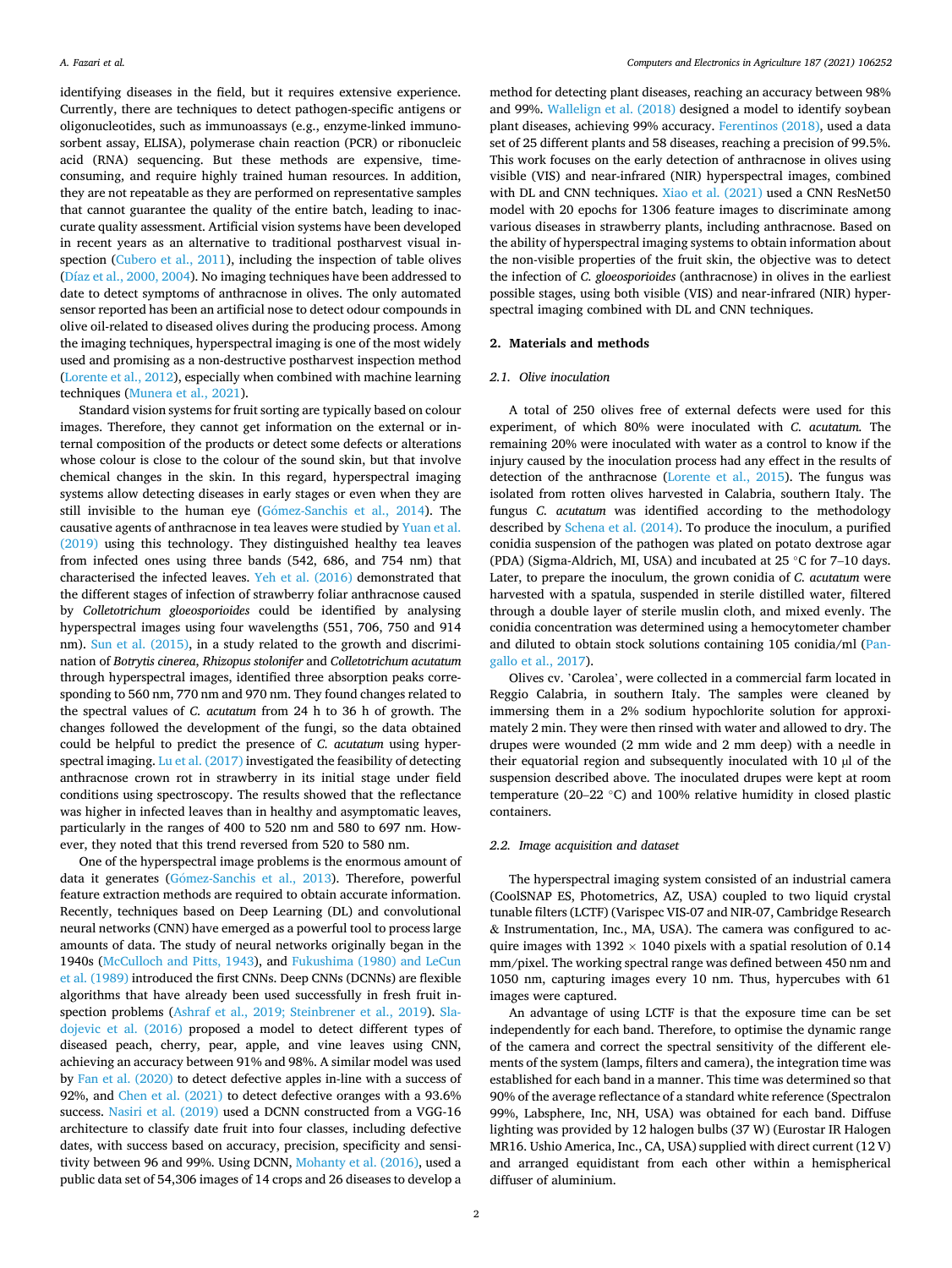Images of each olive were captured daily from the third day after inoculation until the visual symptoms of rot evolved (in some cases, up to 9 days). Therefore, a variable number of images of each olive was captured depending on the evolution of the infection, obtaining a total of 610 hyperspectral images: 145 at day 3, 155 at day 4, and 310 at days 5–9. Rather than studying the evolution of the defect, the purpose was to obtain images with different development stages of the defect.

The olives were arranged in a pentagonal pattern to be all illuminated in the same way (Fig. 1a). To build the data set for the CNN, each olive was automatically identified in the image, extracted and saved independently (Fig. 1b). First, the 480 nm band was used to obtain a binary mask and remove the background since the contrast between the olives and the background was maximum in this band. The olives were then individualised and resized to a size of 224x224 pixels, which is typical for many CNN architectures [\(He et al., 2016\)](#page-7-0). Finally, the hyperspectral image of each olive was stored in Python's pickle format, which is a simple and efficient way of serialisation in a Python-oriented pipeline. Hyperspectral images were corrected and transformed to relative reflectance using white (Spectralon 99%) and dark references following the calibration process described in [Geladi \(2007\)](#page-7-0).

### *2.3. Train, test and validation subsets*

The olives were divided into two classes. The class water corresponded to control olives that were inoculated with water (20%), and the fungi class composed of the olives inoculated with the fungus (80%). The greater number of inoculated olives was due to the main objective of the work, which was to investigate the capacity of the system to detect this disease early. To evaluate the models, the images were divided into three subsets for training (60%), validation (20%), and independent testing (20%). The training set was used to optimise the CNN weights through the Stochastic Gradient Descent (SGD) [\(Ruder, 2016\)](#page-7-0), which is an iterative algorithm that calculates the classification error (or loss) in each iteration on a subset of images, and the weights are then updated to reduce this error. This method improves the performance of the classification throughout the process until some stopping criterion is met (for example, the error is minimal, or a maximum number of iterations is reached). The validation set was employed to manually optimise design

decisions related to the CNN architecture and the training procedure. Only those changes that improved validation performance were preserved. Finally, the test set was used to assess the generalizability of the model, providing an unbiased estimate of its performance on data not seen during training or validation.

These three sets were obtained by taking three olives for training, one for validation, and one for the independent test from each of the five olives acquired per shot (see  $Fig. 1$ ), such that the olive in the same position always belonged to the same set. Otherwise, the validation and test sets could contain images of olives also present in the training set. Hence, the model could have learned to recognise them during this process, thus compromising the validity of the results. Furthermore, the relative proportion between the two classes (20% control, 80% fungus) was conserved in each of the sets, as well as the ratio of olives captured at each date.

In addition to the described main validation scheme, 5-fold crossvalidation (CV) was employed to prove the generality of the final system further after the architecture and hyperparameters were considered final. In this scenario, five different models are trained using four out of the five olives from each shot, while the fifth one is left out for testing (a different one for each of the models).

# *2.4. CNN architecture*

Standard classification CNN's can be understood as the concatenation of a feature extractor block with a classification head. The feature extractor block processes an input image through a series of convolutions, pooling operations, and non-linear activation functions, producing a feature map at each step. The final feature map is projected onto a feature vector, which can be understood as a highly compressed representation of the input image, containing only important semantic features. This vector is supplied to the classification head, which is a fully connected classical neural network that produces a vector of probabilities of the input image belonging to each class. As an example, [Fig. 2](#page-3-0)  shows the architecture of the well-known CNN VGG-16 architecture ([Simonyan and Zisserman, 2015\)](#page-8-0).

After testing several competing CNN architectures, such as VGG-16, ResNet50 ([He et al., 2016](#page-7-0)) and Densenet121 ([Huang et al., 2017\)](#page-7-0), the



**Fig. 1.** Images of the olives (shown using the RGB bands) as they were acquired (a) and after the pre-processing (b).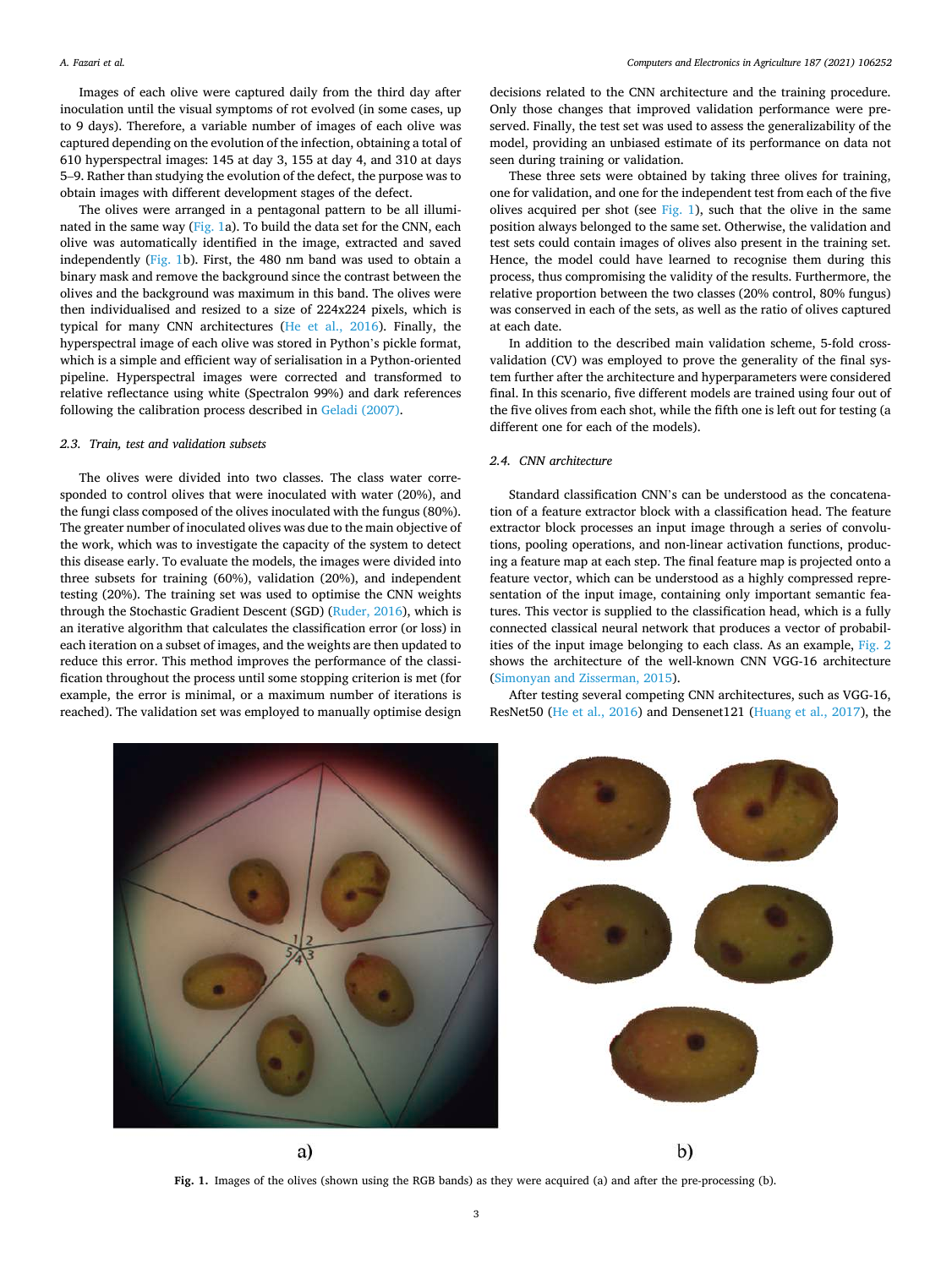<span id="page-3-0"></span>

**Fig. 2.** Scheme of the VGG-16 architecture ([Simonyan and Zisserman, 2015\)](#page-8-0).

ResNet101 [\(He et al., 2016](#page-7-0)) architecture was finally chosen because it produced the best results over the validation set and represents a good balance between discriminatory power, parameter efficiency, simplicity and learning transferability. ResNet101 has a feature extractor that consists of a stack of 101 convolutions structured in 33 blocks of three convolutions each, with a residual connection that joins the beginning of each block to its end. It uses the rectified linear activation function (ReLU) ([Eckle and Schmidt-Hieber, 2019](#page-7-0)).

At the end of the CNN, the classification head processes the resulting feature map through a fully connected layer with as many outputs as there are classes, using the normalised exponential function (softmax) as an activation function ([Bishop, 2006\)](#page-7-0), thus producing the final predictions.

The original implementation of ResNet101 was designed for the ImageNet dataset ([Russakovsky et al., 2015](#page-7-0)), which contains more than one million colour images (3 bands) that belong to 1000 different categories. Therefore, some modifications were necessary to adapt this network to process 61-band hyperspectral images with only two classes. To address the large number of input bands (known as channels in the context of CNNs), a trainable linear transformation was added at the beginning of the CNN. This was implemented as a convolution with a kernel of size (1, 1), which performs pixel compression of the 61 channels of the hyperspectral images captured in only the three with which this network works. It is important to note that this reduction was not based on selecting important bands since the three resulting channels were not particular bands but a projection of the information contained in the original 61 bands. This concept is similar to using Principal Component Analysis to analyse the 61 bands and obtain the three most important components, except that the transformation is learned during the CNN training process.

Similarly, the classification header had to be redesigned for a binary classification problem (sound or infected). Therefore, the last activation map was linearly compressed from 2048 to 64 channels and then collapsed into one dimension (flattened) to obtain the feature vector. The actual classification head was replaced by a fully connected network with a single hidden layer of 16 neurons.

The final architecture can be seen in Fig. 3, where the original ResNet101 feature extractor remains unchanged, and the rest of the implementation has been adapted to our problem. As a summary, each hyperspectral image of 61 bands from each olive was rescaled to a size of  $224 \times 224$  and transformed into a three-channel (not bands) image through a linear transformation pixel-wise (equivalent to a convolution with a kernel size  $1 \times 1$ ). The three channels were used as input in the trained CNN ResNet101, obtaining as output a  $7 \times 7 \times 2048$  activation map. This map was compressed from 2048 channels to only 64 channels (using another convolution with a kernel size  $1 \times 1$ ) and flattened to obtain the vector of features associated with the image. Finally, two



**Fig. 3.** Architecture proposed for the model created.

other layers (the first with 16 units and the ReLU activation function, and the second with two units and the softmax activation function) formed the classification head that obtained the probability of the olive being healthy or infected.

# *2.5. Addressing overfitting*

Effective CNN training is challenging when the data set is relatively small, as in this case. Such a complex model trained with little data generally performs well with the training set but lacks generalizability, thus exhibiting poor results in the test and validation sets, a problem known as overfitting. In this work, two standard techniques were employed to address this problem: transfer learning and on-line data augmentation.

#### *2.5.1. Transfer learning*

Transfer learning ([Yosinski et al., 2014\)](#page-8-0) consists of using a CNN that has been previously trained on a large dataset (such as ImageNet) and applying it to a new (often smaller) dataset. Filters learned by any CNN (especially those in the first layers) are extremely general and therefore useful for various image classification tasks. Taking advantage of this technique, the proposed CNN did not need to train from scratch, helping it converge to a local minimum despite the relatively small data set.

There are two main approaches to transferring learning. The first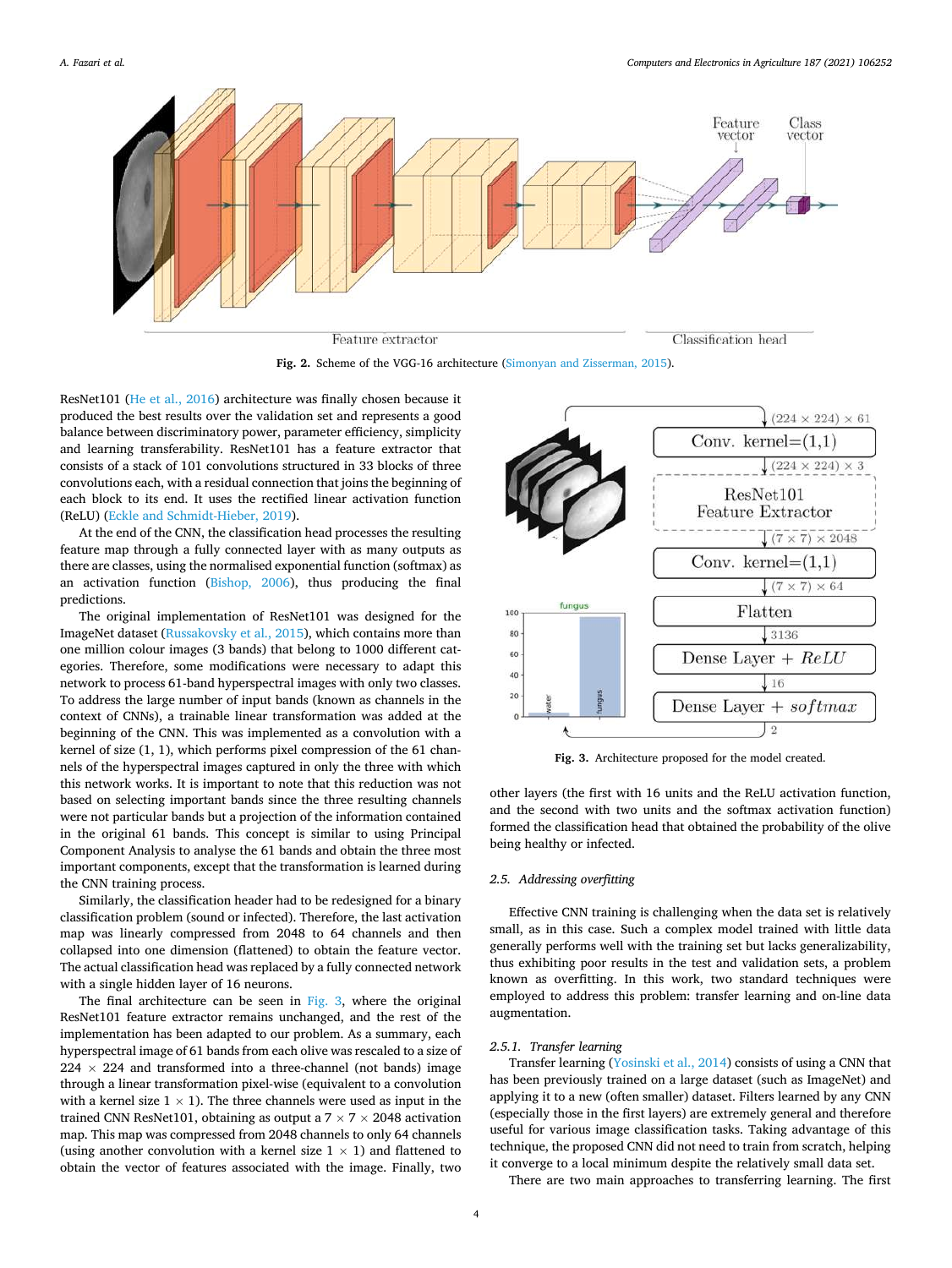<span id="page-4-0"></span>consists of using the function extractor of an already trained CNN as a function extractor for a new problem, without any parameter retraining. Then any standard classifier can be trained directly on the resulting feature vectors, replacing the original classification head. This can be effective when the domain that the original CNN was trained in is very similar to that of the new problem. In our case, however, there was a major domain shift, as the hyperspectral olive images were very different from the images included in ImageNet (everyday scenes). Therefore, this approach would have been unsuccessful for our application.

The second approach, known as fine-tuning, uses the weights of the previously trained CNN as an initialisation for the new one and then slowly retrains it so that the feature extractor can adapt to the new domain. This strategy was adopted for our model, which employs a ResNet101 feature extractor pre-trained on ImageNet, that was slowly retrained using the new olive images. Section 2.6 illustrates the training process.

# *2.5.2. On-line data augmentation*

Augmentation of on-line data ( $P$  $érez$  and Wang, 2017) is a technique that is commonly used to artificially increase the amount and variability of training images when the data set is small, as is our case. Using this method, a series of random transformations were applied sequentially to each image before they were fed into the CNN for training: flip along the x-axis with probability  $1/2$ , alter the brightness in a range of  $\pm 8\%$ , alter the contrast in a range of  $\pm 40$ %, add Gaussian noise with a standard deviation of 0.02, rotate by an angle in the range  $[0, 2\pi]$ , shift both axes by a maximum of  $\pm 8\%$ , and scale the image in the range [0.7, 1.02] times. Fig. 4 shows the results of this process in some example olives.

# *2.6. Training schedule*

For successful transfer learning, a CNN had to be carefully trained so that the pre-trained weights were not wholly overwritten during the retraining process. For our case, a two-step training process was carried out: first, the weights of the previously trained ResNet101 were locked and only the weights of the newly added layers were updated for 20 epochs, where an epoch is defined as 12 SGD iterations (the amount required to approximately iterate through the whole dataset once). For this, the SGD Adam optimiser [\(Kingma and Ba, 2015](#page-7-0)) was used, with a learning rate of  $1.67 \times 10^{-4}$  and a batch size of 32 images.

Second, all weights were unlocked and updated using standard SGD with a momentum of 0.9 at a slower learning rate of 4.18  $\times$  10<sup>-5</sup>. For this second phase, the learning rate was automatically reduced by a factor of 0.3 if the loss did not improve in the last 20 epochs in the validation set. Finally, the training stopped when the validation loss had not improved in 45 epochs, which is a technique known as early stopping. This also helped reduce the overfitting problem, as the training process was stopped before the model had a chance to overfit the training dataset. The Python's library Tensorflow 2.0 was used for training the CNN.

In all cases, categorical cross-entropy  $(Eq. (1))$  was chosen as the loss function since it has some mathematical properties that make it a good choice as a minimisation objective in multi-class classification problems, while accuracy (Eq.  $(2)$ ) was used as the primary evaluation metric, due to its superior interpretability.

$$
Cross-entropy = -\sum_{i=1}^{N} \sum_{c=1}^{M} y_{i,c} \log \left(\widehat{y}_{i,c}\right)
$$
 (1)



**Fig. 4.** Some samples after applying data augmentation.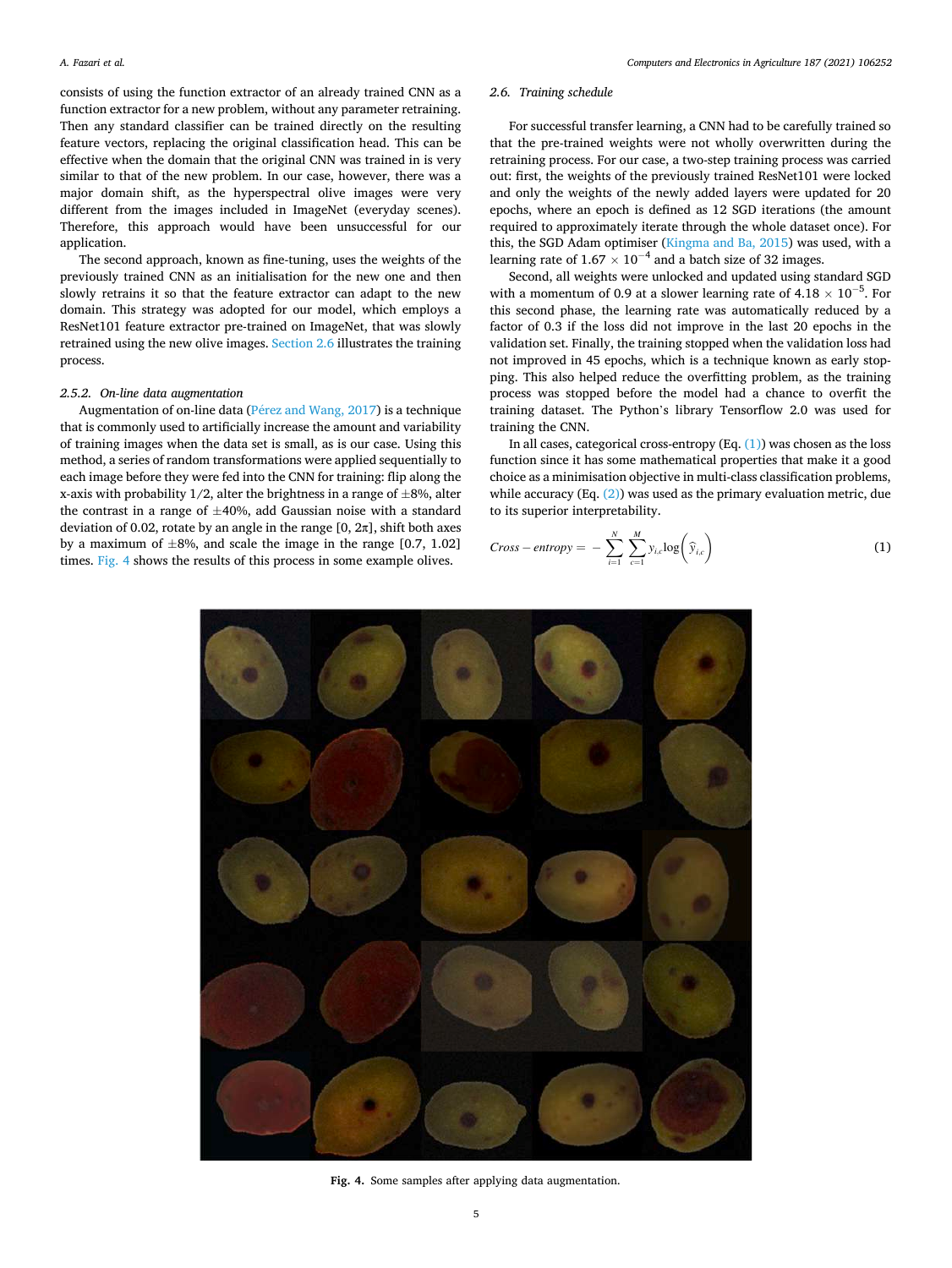<span id="page-5-0"></span>
$$
Accuracy = \frac{1}{N} \sum_{i=1}^{N} \sum_{c=1}^{M} I\left(y_{i,c} = \widehat{y}_{i,c}\right)
$$
 (2)

where *N* is the number of samples, *M* is the number of classes, *y* is the ground truth,  $\hat{y}$  is the value predicted by the CNN, and I :  $X \rightarrow \{0, 1\}$  is the indicator function that takes a value of 1 when the internal condition is fulfilled and 0 otherwise.

## *2.7. Test time augmentation (TTA)*

After training the model, TTA ([Wang et al., 2018\)](#page-8-0) was used to improve the predictions and performance of the model. TTA consists in combining the predictions on a given image that has been augmented with a random transformation, similar to the augmentations made during training using on-line data augmentation. This allows for a better exploration of the space of possible appearances that a particular olive can take when being photographed, thus improving the robustness and performance of the prediction. Majority voting was used as a combining function, which is a common choice for classification tasks. Each image was augmented 25 times. Thus, when TTA was used to classify a single olive image, it was first transformed in 25 different ways by random rotations, translations, etc. These images were then supplied to the CNN, thus obtaining a total of 25 predictions for the same original image, which were then combined into a single prediction by choosing the most voted class.

## **3. Results and discussion**

#### *3.1. Performance evaluation*

The performance of the model was evaluated in terms of accuracy, sensitivity and specificity. The accuracy represents the total fraction of images that were correctly classified. The sensitivity is the fraction of infected olives that were detected, while the specificity is the fraction of healthy olives that were correctly identified as such. For comparison purposes, a Naïve model (not to be confused with a naïve Bayes classifier) that always classifies samples as infected, would achieve only 80% accuracy (due to there being 80% infected samples), 0% specificity (healthy olives would never be identified), and 100% sensitivity (all infected olives would have been detected). Finally, the F1 score is the harmonic mean of precision and recall and provides an alternative measure of classification performance.

The accuracy, sensitivity and specificity for the training, validation and test sets (including all stages of infection) are shown in Table 1. As expected, the model performs better in the training set. However, the difference with the other subsets is relatively small due to the techniques applied to avoid overfitting.

Table 1 shows that the true positive rate (sensitivity) was high in training, validation and test subsets, staying above 90% in all cases. However, the most notable result was the sensitivity of 96.88% in the test set, which demonstrates the high generalizability of the model for detecting anthracnose in olives.

More modest results were observed in terms of specificity in training (73.77%), validation (84.62%) and test (73.08%) sets. However, in most food quality control and inspection problems, high sensitivity rates are

# **Table 1**

Accuracy, sensitivity, specificity and F1 score for train, validation and test subsets.

| Subset     | Accuracy (%) | Sensitivity (%) | Specificity (%) | F1(%) |
|------------|--------------|-----------------|-----------------|-------|
| Train      | 92.67        | 97.49           | 73.77           | 95.49 |
| Validation | 92.62        | 93.75           | 88.46           | 95.24 |
| Test       | 91.80        | 96.88           | 73.08           | 94.90 |
| Naïve      | 80.00        | 100             | $\Omega$        | 88.07 |

more important than specificity since it is more tolerable to over-detect those in poor condition (which implies an economic loss) than to classify infected as healthy (which also means a loss of prestige and the rejection of the product). In this case, an average specificity of around 80% was reached.

Table 2 presents the results from the 5-fold validation scheme. For the first and third folds, the results were similar to those in Table 1. For the rest of the folds, the results were slightly worse. Due to the employed small imbalanced dataset, a specific subset of the data might be significantly better or worse suited for learning, causing these issues.

The acquisition of images in different stages of evolution of the defects was carried out only to obtain a broader sample of defects. However, this allows for information on the performance of the model to be obtained according to the evolution of the infection.

[Table 3](#page-6-0) shows the accuracy, sensitivity, specificity and F1 score obtained for the olive images from the test set that were acquired on days 3, 4 and 5 to 9 after inoculation. As can be seen, as the disease evolved, accuracy, sensitivity, and specificity increased. On days 3 and 4, the infection had already started to develop. However, the visual appearance of the olive still appeared like the damage caused by the inoculation. The specificity was only 50% on days 3 and 4, but the model was effective in detecting the infected olives since the sensitivity was high from the beginning (85% on day 3 and 100% onwards). For comparison purposes, results achieved training the model using only RGB bands are included in the table.

[Fig. 5](#page-6-0) shows example images captured on days 3 and 5 after inoculation corresponding to infected [\(Fig. 5](#page-6-0)a and 5c) and control [\(Fig. 5b](#page-6-0) and 5d) olives. The bottom row shows the probabilities given by the model belonging to these olives to each of the classes. These olives have been correctly classified by the model.

#### *3.2. Comparative study*

[Table 4](#page-6-0) shows a comparison of the performance of the proposed model with other alternative models and design options. The best model, taken as a reference for comparison, is the CNN ResNet101 architecture, trained following a two-step training schedule to take advantage of the transfer learning technique. As can be seen from [Table 4,](#page-6-0) the performance of other CNN architectures such as ResNet50 and Densenet121 is inferior, falling even below 80% of a Naïve model in the validation and test sets. This was also the case for all the other architectures tested, except VGG-16, which achieved somewhat better results but still well below the reference model.

Regarding design choices, the exclusion of the TTA post-processing technique produced a worsening of accuracy, showing the effectiveness of the method. An interesting finding is that by using only the RGB bands of the hyperspectral image, the performance decreases significantly, suggesting that the information contained in the other bands is key to the model and demonstrating that the band compression technique was effective at preserving the necessary information. Finally, training all the CNN weights directly in a single step (instead of training in two stages, as explained in [Section 2.6](#page-4-0)) also yielded poor results. In general, several different training techniques (custom training schedule, on-line augmentation, etc.) and specific hyperparameter settings had to be used to achieve good performance even in an imbalanced dataset that

#### **Table 2**

Accuracy, sensitivity, specificity and F1 score for the five different CV test subsets.

| Subset         | Accuracy (%) | Sensitivity (%) | Specificity (%) | F1(%) |
|----------------|--------------|-----------------|-----------------|-------|
| CV Fold 1 Test | 90.98        | 94.79           | 76.92           | 94.30 |
| CV Fold 2 Test | 86.89        | 94.79           | 57.69           | 91.92 |
| CV Fold 3 Test | 88.52        | 98.96           | 50.00           | 93.14 |
| CV Fold 4 Test | 84.43        | 97.92           | 34.62           | 90.82 |
| CV Fold 5 Test | 80.99        | 100             | 11.54           | 89.20 |
|                |              |                 |                 |       |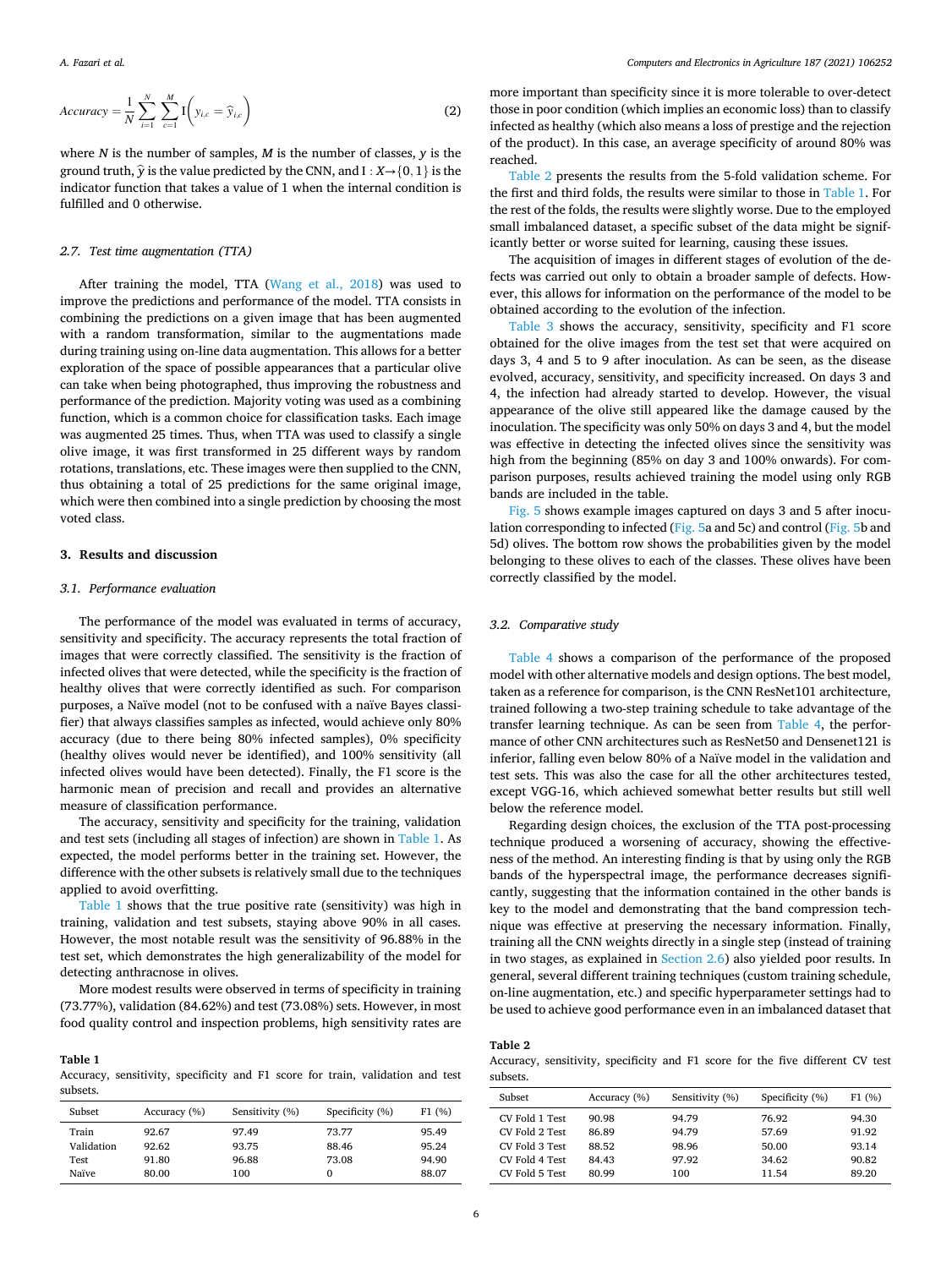#### <span id="page-6-0"></span>**Table 3**

Accuracy, sensitivity, and specificity achieved using the independent test set for samples collected on days 3, 4 and 5 to 9 after inoculation, using the full spectrum and only the RGB bands.

| Bands         | Days after inoculation | Accuracy (%) | Sensitivity (%) | Specificity (%) | F1(%) |
|---------------|------------------------|--------------|-----------------|-----------------|-------|
| Full spectrum | Day 3                  | 79.31        | 86.96           | 50.00           | 86.96 |
|               | Day 4                  | 87.10        | 100             | 50.00           | 92.00 |
|               | Days 5 to 9            | 100          | 100             | 100             | 100   |
| RGB           | Day 3                  | 79.31        | 78.26           | 83.33           | 85.71 |
|               | Day 4                  | 83.87        | 91.30           | 62.50           | 89.36 |
|               | Days 5 to 9            | 96.77        | 98.00           | 91.67           | 98.00 |



**Fig. 5.** Images captured on days 3 (a,b) and 5 (c,d) after inoculation corresponding to infected (a, c) and control (b, d) olives. The bottom row shows the probabilities given by the model of belonging these olives to each class.

#### **Table 4**

Accuracy and F1 comparison for different models and design choices.

| Description of changes | Accuracy (%)         |       |       | F1(%)       |       |
|------------------------|----------------------|-------|-------|-------------|-------|
|                        |                      | Train | Val.  | <b>Test</b> | Test  |
| Best model             | ResNet101            | 92.67 | 92.62 | 91.80       | 94.90 |
| Other models           | ResNet <sub>50</sub> | 85.42 | 77.05 | 78.69       | 88.07 |
|                        | VGG16                | 92.71 | 86.89 | 87.70       | 92.15 |
|                        | Densenet121          | 84.11 | 78.96 | 78.69       | 88.07 |
| Other design choices   | No TTA               | 93.17 | 90.98 | 90.98       | 94.42 |
|                        | RGB bands only       | 90.85 | 91.67 | 89.34       | 93.12 |
|                        | One-step training    | 78.69 | 78.96 | 78.69       | 88.07 |

is relatively small to be used in a CNN conventionally. As confirmed by the results in Table 3, modifying any of these configurations yielded a significant decrease in performance, proving their importance.

Several works have been previously published aimed at detecting different types of bruises or diseases in olives using image processing. Most of them use standard computer vision systems based on colour information to discriminate among olives with different quality. [Sola-](#page-8-0)[Guirado et al. \(2020\)](#page-8-0) determined a bruising index in olives among other colour and geometric parameters. [Riquelme et al. \(2008\)](#page-7-0) classified olives with eight types of defects. Previously, [Díaz et al. \(2000, 2004\)](#page-7-0)  classified olives in four qualities depending on external defects in realtime. In all cases, good results were achieved, but all related to visible damages and using standard image processing techniques. No previous

works have been found related to the detection of anthracnose or any other disease in olive fruit using hyperspectral imaging or deep learning, thus allowing to detect incipient infections or damages before they cause visual symptoms. Therefore, this work is a step forward in the control of fungi diseases in olives after harvest. The sensitivity, that is, the ability of the model to correctly identify infected olives, is high even from the third day after inoculation. From a commercial point of view, these results are relatively good since the objective is to detect the maximum number of infected fruits. It is more tolerable to identify a healthy olive as infected than to allow an olive with such a severe disease as anthracnose to enter the production chain, as it could spread the disease to other olives during storage or transport.

# **4. Conclusions**

Nowadays, machine learning, applied in synergy with a convolutional neural network, is rapidly growing out of necessity to manage an enormous amount of information generates from computer vision techniques. The objective of this work was the early detection of artificially inoculated anthracnose using hyperspectral images through the application of advanced modelling techniques based on Deep Learning (DL) and convolutional neural networks (CNN). ResNet101 architecture was chosen, but it had to be adapted to work with the large number of input bands captured by the hyperspectral system. Images of olives were acquired in the range 450 to 1050 nm. The relatively low number of samples was increased by using data augmentation techniques which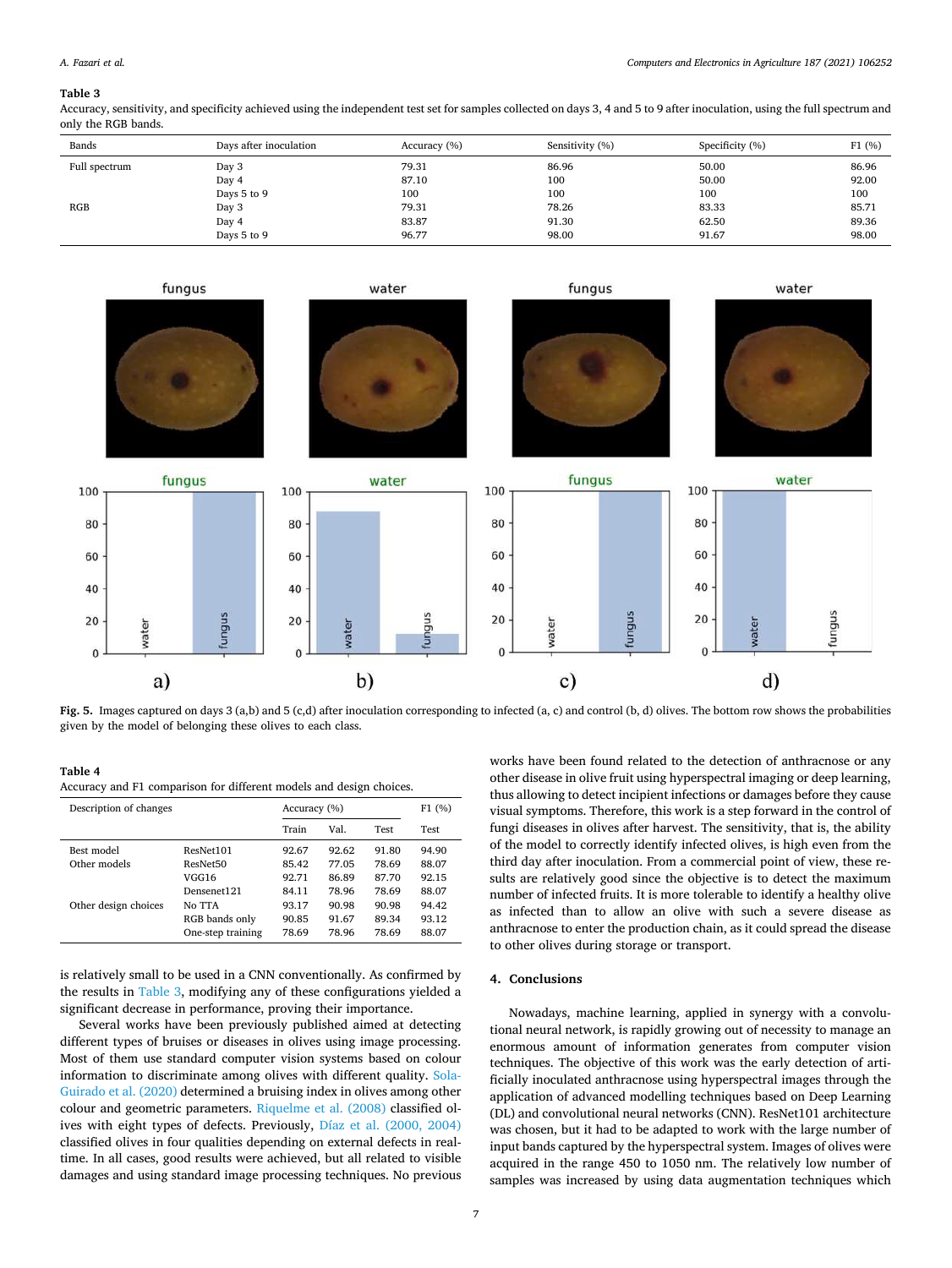<span id="page-7-0"></span>resulted in good results of accuracy (91.8%), sensitivity (96.88%), and lower but still reasonable specificity (73.08%) due to false negatives in the first days after the inoculation. From day 5 after inoculation, all accuracy, sensitivity, and specificity achieved 100%, when the damages on the skin of the olives were still minor and had a visual aspect of a small stain. The proposed analysis was successfully tested. If applied in postharvest operations, it could guarantee a reasonable and accurate control of olive anthracnose to safeguard the quality and commercial value of olive and olive oil.

## **CRediT authorship contribution statement**

**Antonio Fazari:** Conceptualization, Investigation, Formal analysis, Writing - original draft, Writing - review & editing. **Oscar J. Pellicer-Valero:** Data curation, Formal analysis, Writing - original draft, Writing - review & editing. **Juan Gómez-Sanchis:** Software, Formal analysis, Conceptualization, Writing - review & editing, Supervision. **Bruno Bernardi:** Conceptualization, Writing - original draft, Writing - review & editing, Supervision. **Sergio Cubero:** Conceptualization, Supervision. **Souraya Benalia:** Conceptualization, Writing - review & editing. **Giuseppe Zimbalatti:** Conceptualization, Writing - review & editing, Supervision. **Jose Blasco:** Conceptualization, Supervision, Resources, Project administration.

#### **Declaration of Competing Interest**

The authors declare that they have no known competing financial interests or personal relationships that could have appeared to influence the work reported in this paper.

#### **Acknowledgements**

This work has been realised in the mainframe of Doctorate courses in Agricultural, Food and Forestry Sciences - XXXII cycle with administrative headquarters based at Università Mediterranea of Reggio Calabria. This work is co-funded by the projects AEI PID2019-107347RR-C31, PID2019-107347RR-C33, IVIA-GVA 51918 and the European Union through the European Regional Development Fund (ERDF) of the Generalitat Valenciana 2014–2020.

#### **References**

- Almeida, J.V., 1899. La gaffa des olives en Portugal. Bulletin of the Mycological. Soc. France 15, 90–94. [http://hdl.handle.net/10400.5/13266.](http://hdl.handle.net/10400.5/13266)
- Ashraf, S., Kadery, I., Chowdhury, A.A., Mahbub, T.Z., Rahman, R.M., 2019. Fruit Image Classification Using Convolutional Neural Networks. Int. J. Softw. Innov. 7, 51–70. <https://doi.org/10.4018/IJSI.201910010>.
- [Bishop, C.M., 2006. Pattern Recognition and Machine Learning. Springer-Verlag, New](http://refhub.elsevier.com/S0168-1699(21)00269-6/h0020)  [York \(USA\).](http://refhub.elsevier.com/S0168-1699(21)00269-6/h0020)
- Cacciola, S.O., Faedda, R., Sinatra, F., Agosteo, G.E., Schena, L., Frisullo, S., Magnano di San Lio, G., 2012. Olive Anthracnose. J. Plant Pathol. 94 (1), 29–44. https://doi.org/ [10.4454/JPPFA2011001](https://doi.org/10.4454/JPPFA2011001). Invited review. Edizioni ETS Pisa.
- Carvalho, M.T., Simões-Lopes, P., Monteiro da Silva, M.J., 2008. Influence of different olive infection ratesof Colletotrichum acutatum on some important olive oil chemical parameters. Acta Hortic. 791, 555–558. [https://doi.org/10.17660/](https://doi.org/10.17660/ActaHortic.2008.791.85) [ActaHortic.2008.791.85.](https://doi.org/10.17660/ActaHortic.2008.791.85)
- Chen, Y., An, X., Gao, S., Li, Kang, H., 2021. Deep Learning-Based Vision System Combining Detection and Tracking for Fast On-Line Citrus Sorting. Front. Plant Sci. 12, 171. [https://doi.org/10.3389/fpls.2021.622062.](https://doi.org/10.3389/fpls.2021.622062)
- Cubero, S., Aleixos, N., Moltó, E., Gómez-Sanchis, J., Blasco, J., 2011. Advances in machine vision applications for automatic inspection and quality evaluation of fruits and vegetables. Food Bioprocess Technol. 4 (4), 487–504. [https://doi.org/10.1007/](https://doi.org/10.1007/s11947-010-0411-8)  [s11947-010-0411-8.](https://doi.org/10.1007/s11947-010-0411-8)
- Díaz, R., Faus, G., Blasco, M., Blasco, J., Moltó, E., 2000. The application of a fast algorithm for the classification of olives by machine vision. Food Res. Int. 33, 305–309. [https://doi.org/10.1016/S0963-9969\(00\)00041-7.](https://doi.org/10.1016/S0963-9969(00)00041-7)
- Díaz, R., Gil, L., Serrano, G., Blasco, M., Moltó, E., Blasco, J., 2004. Comparison of three algorithms in the classification of table olives by means of Computer Vision. J. Food Eng. 61, 101–107. [https://doi.org/10.1016/S0260-8774\(03\)00191-2](https://doi.org/10.1016/S0260-8774(03)00191-2).
- Eckle, E., Schmidt-Hieber, J., 2019. A comparison of deep networks with ReLU activation function and linear spline-type methods. Neural Networks 110, 232–242. [https://](https://doi.org/10.1016/j.neunet.2018.11.005)  [doi.org/10.1016/j.neunet.2018.11.005.](https://doi.org/10.1016/j.neunet.2018.11.005)
- Fan, S., Li, J., Zhang, Y., Tian, X., Wang, Q., He, X., Zhang, C., Huang, W., 2020. On line detection of defective apples using computer vision system combined with deep learning methods. J. Food Eng. 286, 110102 [https://doi.org/10.1016/j.](https://doi.org/10.1016/j.jfoodeng.2020.110102) [jfoodeng.2020.110102.](https://doi.org/10.1016/j.jfoodeng.2020.110102)
- FAOSTAT, 2016. Food and Agriculture Organization of the United Nations. Available from: [http://www.fao.org/faostat/en/#data/QC](http://www.fao.org/faostat/en/%23data/QC) (accessed: April 7th, 2021).
- Ferentinos, K.P., 2018. Deep learning models for plant disease detection and Diagnosis. Comput. Electron. Agric. 145, 311–318. [https://doi.org/10.1016/j.](https://doi.org/10.1016/j.compag.2018.01.009)  [compag.2018.01.009](https://doi.org/10.1016/j.compag.2018.01.009).
- Fukushima, K., 1980. Neocognitron: A self-organising neural network model for a mechanism of pattern recognition unaffected by shift in position. Biol. Cybern. 36, 193–202. <https://doi.org/10.1007/BF00344251>.
- [Geladi, P.L.M., 2007. Calibration standards and image calibration. In: Grahn, H.F.,](http://refhub.elsevier.com/S0168-1699(21)00269-6/h0075) [Geladi, P. \(Eds.\), Techniques and applications of hyperspectral image analysis. John](http://refhub.elsevier.com/S0168-1699(21)00269-6/h0075)  Wiley & [Sons, Chichester, England, pp. 203](http://refhub.elsevier.com/S0168-1699(21)00269-6/h0075)–220.
- Gómez-Sanchis, J., Blasco, J., Soria-Olivas, E., Lorente, D., Escandell-Montero, P., Martínez-Martínez, J.M., Martínez-Sober, M., Aleixos, N., 2013. Hyperspectral LCTFbased system for classification of decay in mandarins caused by *Penicillium digitatum*  and *Penicillium italicum* using the most relevant bands and non-linear classifiers. Postharvest Biol. Technol. 82, 76–86. [https://doi.org/10.1016/j.](https://doi.org/10.1016/j.postharvbio.2013.02.011)  [postharvbio.2013.02.011.](https://doi.org/10.1016/j.postharvbio.2013.02.011)
- Gómez-Sanchis, J., Lorente, D., Soria-Olivas, E., Aleixos, N., Cubero, S., Blasco, J., 2014. Development of a hyperspectral computer vision system based on two liquid crystal tuneable filters for fruit inspection. Application to detect citrus fruits decay. Food Bioprocess Technol. 7, 1047–1056. [https://doi.org/10.1007/s11947-013-1158-9.](https://doi.org/10.1007/s11947-013-1158-9)
- He, K., Zhang, X., Ren, S., Sun, J., 2016. Deep residual learning for image recognition. In: Proceedings of the IEEE Computer Society Conference on Computer Vision and Pattern Recognition, volume 2016-Decem. IEEE Computer Society, pp. 770–778. [https://doi.org/10.1109/CVPR.2016.90.](https://doi.org/10.1109/CVPR.2016.90)
- [Huang, G., Liu, Z., van der Maaten, L., Weinberger, K.Q., 2017. Densely Connected](http://refhub.elsevier.com/S0168-1699(21)00269-6/h0095) [Convolutional Networks. In: Proceedings of the IEEE Computer Society Conference](http://refhub.elsevier.com/S0168-1699(21)00269-6/h0095)  [on Computer Vision and Pattern Recognition, CVPR 2017, pp. 2261](http://refhub.elsevier.com/S0168-1699(21)00269-6/h0095)–2269.
- Kingma, D.P., Ba, J., 2015. Adam: A Method for Stochastic Optimization. CoRR, abs/ 1412.6980. https://arxiv.org/pdf/1412.6980.pdf.
- LeCun, Y., Boser, B., Denker, J.S., Henderson, D., Howard, R.E., Hubbard, W., Jackel, L. D., 1989. Backpropagation applied to handwritten zip code recognition. Neural Comput. 1 (4), 541–551. [https://doi.org/10.1162/neco.1989.1.4.541.](https://doi.org/10.1162/neco.1989.1.4.541)
- Lorente, D., Aleixos, N., Gómez-Sanchis, J., Cubero, S., García-Navarrete, O.L., Blasco, J., 2012. Recent advances and applications of hyperspectral imaging for fruit and vegetable quality assessment. Food Bioprocess Technol. 5 (4), 1121–1142. [https://](https://doi.org/10.1007/s11947-011-0725-1)  [doi.org/10.1007/s11947-011-0725-1.](https://doi.org/10.1007/s11947-011-0725-1)
- Lorente, D., Escandell-Montero, P., Cubero, S., Gómez-Sanchis, J., Blasco, J., 2015. Visible-NIR reflectance spectroscopy and manifold learning methods applied to the detection of fungal infections on citrus fruit. J. Food Eng. 163, 17–21. [https://doi.](https://doi.org/10.1016/j.jfoodeng.2015.04.010) [org/10.1016/j.jfoodeng.2015.04.010](https://doi.org/10.1016/j.jfoodeng.2015.04.010).
- Lu, J., Ehsani, R., Shi, Y., Abdulridha, J., de Castro, A.I., Xu, Y., 2017. Field detection of anthracnose crown rot in strawberry using spectroscopy technology. Comput. Electron. Agric. 135, 289–299. <https://doi.org/10.1016/j.compag.2017.01.017>.
- McCulloch, W.S., Pitts, W., 1943. A logical calculus of the ideas immanent in nervous activity. Bull. Math. Biophys. 5, 115–133. [https://doi.org/10.1007/BF02478259.](https://doi.org/10.1007/BF02478259)
- Mohanty, S.P., Hughes, D.P., Salathé, M., 2016. Using Deep Learning for Image-Based Plant Disease Detection. Frontiers. Plant Sci. 7 (1419) [https://doi.org/10.3389/](https://doi.org/10.3389/fpls.2016.01419) [fpls.2016.01419.](https://doi.org/10.3389/fpls.2016.01419)
- Moral, J., Trapero, A., 2009. Assessing the susceptibility of olive cultivars to anthracnose caused by *Colletotrichum acutatum*. Plant Dis. 93, 1028–1036. [https://doi.org/](https://doi.org/10.1094/PDIS-93-10-1028)  [10.1094/PDIS-93-10-1028](https://doi.org/10.1094/PDIS-93-10-1028).
- Moral, J., Xaviér, C., Roca, L.F., Romero, J., Moreda, W., Trapero, A., 2014. La Antracnosis del olivo y su efecto en la calidad del aceite. Grasas Aceites 65, e028. [https://doi.org/10.3989/gya.110913.](https://doi.org/10.3989/gya.110913)
- Munera, S., Gómez-Sanchís, J., Aleixos, N., Vila-Francés, J., Colelli, G., Cubero, S., Soler, E., Blasco, J., 2021. Discrimination of common defects in loquat fruit cv. 'Algerie' using hyperspectral imaging and machine learning techniques. Postharvest Biol. Technol. 171, 111356 [https://doi.org/10.1016/j.postharvbio.2020.111356.](https://doi.org/10.1016/j.postharvbio.2020.111356)
- Nasiri, A., Taheri-Garavand, A., Zhang, Y.D., 2019. Image-based deep learning automated sorting of date fruit. Postharvest Biology and Technology. Postharvest Biol. Technol. 153, 133–141. [https://doi.org/10.1016/j.postharvbio.2019.04.003.](https://doi.org/10.1016/j.postharvbio.2019.04.003)
- Pangallo, S., Nicosia Li Destri, M.G., Agosteo, G.E., Abdelfattah, A., Romeo, F.V., Cacciola, S.O., Rapisarda, P., Schena, L., 2017. Evaluation of a pomegranate peel extract as an alternative means to control olive anthracnose. Phytopathology 107 (12), 1462–1467. [https://doi.org/10.1094/PHYTO-04-17-0133-R.](https://doi.org/10.1094/PHYTO-04-17-0133-R)
- Pérez, L., Wang, J., 2017. The Effectiveness of Data Augmentation in Image Classification using Deep Learning. ArXiv, abs/1712.04621. https://arxiv.org/pdf/1712.04621. pdf.
- Riquelme, M.T., Barreiro, P., Ruiz-Altisent, M., Valero, C., 2008. Olive classification according to external damage using image analysis. J. Food Eng. 87, 371–379. <https://doi.org/10.1016/j.jfoodeng.2007.12.018>.
- Ruder, S., 2016. An overview of gradient descent optimisation algorithms. Arxiv: 1609.04747.
- Russakovsky, O., Deng, J., Su, H., Krause, J., Satheesh, S., Ma, S., Huang, Z., Karpathy, A., Khosla, A., Bernstein, M., Berg, A., Fei-Fei, L., 2015. ImageNet large scale visual recognition challenge. Int. J. Comput. Vision 115, 211–252. [https://doi.](https://doi.org/10.1007/s11263-015-0816-y)  [org/10.1007/s11263-015-0816-y.](https://doi.org/10.1007/s11263-015-0816-y)
- Schena, L., Mosca, S., Cacciola, S., Faedda, R., Sanzani, S., 2014. Species of the *Colletotrichum gloeosporioides* and *C. Boninense* complexes associated with olive anthracnose. Plant. Pathol. 63, 437–446. [https://doi.org/10.1111/ppa.12110.](https://doi.org/10.1111/ppa.12110)